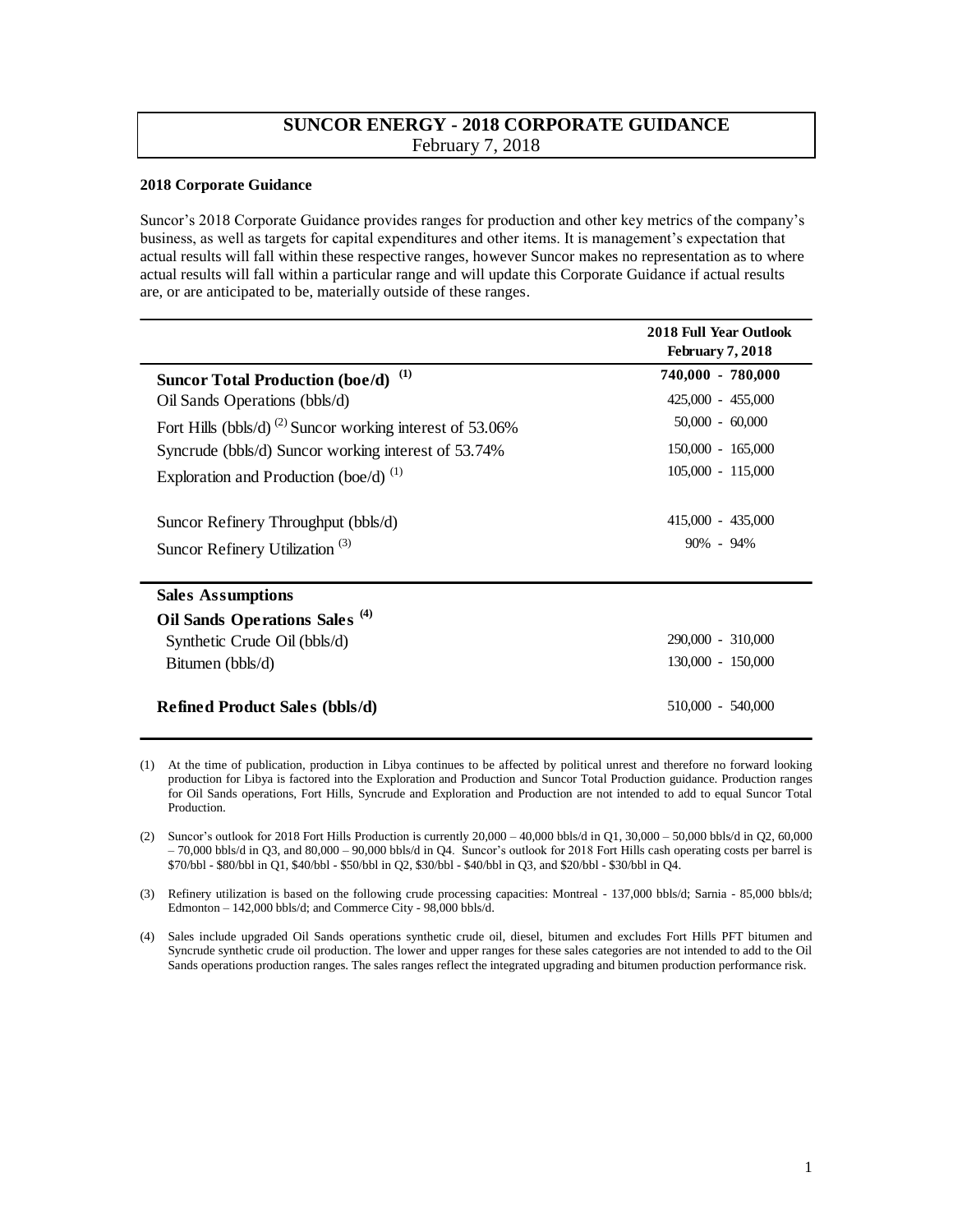|  | Capital Expenditures (C\$ millions) <sup>(5)</sup> |  |  |  |  |  |
|--|----------------------------------------------------|--|--|--|--|--|
|--|----------------------------------------------------|--|--|--|--|--|

|              | 2018 Full Year Outlook | % Growth         |
|--------------|------------------------|------------------|
|              | February 7, 2018       | Capital $^{(6)}$ |
| Upstream     | $3,650 - 4,050$        | 30%              |
| Downstream   | $800 - 850$            | 0%               |
| Corporate    | $50 - 100$             | 0%               |
| <b>Total</b> | $4,500 - 5,000$        | 25%              |

|                         | Capital Expenditures (C\$ millions) <sup>(5)</sup>                                                                                                                                                                                                                                                                                                                                                                                                                                                                                                                                                                                                                                                                                                                                                                           |                                |                        |
|-------------------------|------------------------------------------------------------------------------------------------------------------------------------------------------------------------------------------------------------------------------------------------------------------------------------------------------------------------------------------------------------------------------------------------------------------------------------------------------------------------------------------------------------------------------------------------------------------------------------------------------------------------------------------------------------------------------------------------------------------------------------------------------------------------------------------------------------------------------|--------------------------------|------------------------|
|                         |                                                                                                                                                                                                                                                                                                                                                                                                                                                                                                                                                                                                                                                                                                                                                                                                                              | 2018 Full Year Outlook         | % Growth               |
|                         |                                                                                                                                                                                                                                                                                                                                                                                                                                                                                                                                                                                                                                                                                                                                                                                                                              | February 7, 2018               | Capital <sup>(6)</sup> |
|                         | Upstream                                                                                                                                                                                                                                                                                                                                                                                                                                                                                                                                                                                                                                                                                                                                                                                                                     | $3,650 - 4,050$<br>$800 - 850$ | 30%<br>0%              |
| Downstream<br>Corporate |                                                                                                                                                                                                                                                                                                                                                                                                                                                                                                                                                                                                                                                                                                                                                                                                                              | $50 - 100$                     | 0%                     |
| <b>Total</b>            |                                                                                                                                                                                                                                                                                                                                                                                                                                                                                                                                                                                                                                                                                                                                                                                                                              | $4,500 - 5,000$                | 25%                    |
|                         |                                                                                                                                                                                                                                                                                                                                                                                                                                                                                                                                                                                                                                                                                                                                                                                                                              |                                |                        |
|                         |                                                                                                                                                                                                                                                                                                                                                                                                                                                                                                                                                                                                                                                                                                                                                                                                                              |                                |                        |
|                         |                                                                                                                                                                                                                                                                                                                                                                                                                                                                                                                                                                                                                                                                                                                                                                                                                              |                                | 2018 Full Year Outlook |
|                         | <b>Other Information</b>                                                                                                                                                                                                                                                                                                                                                                                                                                                                                                                                                                                                                                                                                                                                                                                                     |                                | February 7, 2018       |
|                         | Oil Sands Operations Cash Operating Costs (\$/bbl) <sup>(7)</sup>                                                                                                                                                                                                                                                                                                                                                                                                                                                                                                                                                                                                                                                                                                                                                            |                                | $$23.00$ - \$26.00     |
|                         | Fort Hills Cash Operating Costs (\$/bbl) <sup>(2)(8)</sup>                                                                                                                                                                                                                                                                                                                                                                                                                                                                                                                                                                                                                                                                                                                                                                   |                                | $$35.00 - $40.00$      |
|                         | Syncrude Cash Operating Costs (\$/bbl) <sup>(9)</sup>                                                                                                                                                                                                                                                                                                                                                                                                                                                                                                                                                                                                                                                                                                                                                                        |                                | $$32.50 - $35.50$      |
|                         | Current Income Taxes (C\$ millions)                                                                                                                                                                                                                                                                                                                                                                                                                                                                                                                                                                                                                                                                                                                                                                                          |                                | $$450 - $750$          |
|                         |                                                                                                                                                                                                                                                                                                                                                                                                                                                                                                                                                                                                                                                                                                                                                                                                                              |                                |                        |
|                         | Canadian Tax Rate (effective)                                                                                                                                                                                                                                                                                                                                                                                                                                                                                                                                                                                                                                                                                                                                                                                                |                                | 27% - 28%              |
|                         | US Tax Rate (effective)                                                                                                                                                                                                                                                                                                                                                                                                                                                                                                                                                                                                                                                                                                                                                                                                      |                                | 23% - 24%              |
|                         | UK Tax Rate (effective)                                                                                                                                                                                                                                                                                                                                                                                                                                                                                                                                                                                                                                                                                                                                                                                                      |                                | 37% - 42%              |
|                         | Average Corporate Interest Rate                                                                                                                                                                                                                                                                                                                                                                                                                                                                                                                                                                                                                                                                                                                                                                                              |                                | $5\% - 6\%$            |
|                         | Oil Sands Operations Crown Royalties <sup>(10)</sup>                                                                                                                                                                                                                                                                                                                                                                                                                                                                                                                                                                                                                                                                                                                                                                         |                                | 1% - 3%                |
|                         | Fort Hills Crown Royalties <sup>(10)</sup>                                                                                                                                                                                                                                                                                                                                                                                                                                                                                                                                                                                                                                                                                                                                                                                   |                                | 1% - 3%                |
|                         | Syncrude Crown Royalties <sup>(10)</sup>                                                                                                                                                                                                                                                                                                                                                                                                                                                                                                                                                                                                                                                                                                                                                                                     |                                | $6\% - 9\%$            |
|                         | East Coast Canada Royalties <sup>(10)</sup>                                                                                                                                                                                                                                                                                                                                                                                                                                                                                                                                                                                                                                                                                                                                                                                  |                                | 17% - 21%              |
|                         |                                                                                                                                                                                                                                                                                                                                                                                                                                                                                                                                                                                                                                                                                                                                                                                                                              |                                |                        |
|                         | <b>Business Environment</b>                                                                                                                                                                                                                                                                                                                                                                                                                                                                                                                                                                                                                                                                                                                                                                                                  |                                |                        |
|                         | Oil Prices - Brent, Sullom Voe (\$US/bbl)                                                                                                                                                                                                                                                                                                                                                                                                                                                                                                                                                                                                                                                                                                                                                                                    |                                | \$58.00                |
|                         | WTI, Cushing (\$US/bbl)                                                                                                                                                                                                                                                                                                                                                                                                                                                                                                                                                                                                                                                                                                                                                                                                      |                                | \$55.00                |
|                         | WCS, Hardisty (\$US/bbl)                                                                                                                                                                                                                                                                                                                                                                                                                                                                                                                                                                                                                                                                                                                                                                                                     |                                | \$40.00                |
|                         | Refining Margin - NY Harbor 3-2-1 crack (\$US/bbl)                                                                                                                                                                                                                                                                                                                                                                                                                                                                                                                                                                                                                                                                                                                                                                           |                                | \$16.00                |
|                         | Natural Gas Price - AECO - C Spot (\$CAD/GJ)<br>Exchange Rate (CADUSD)                                                                                                                                                                                                                                                                                                                                                                                                                                                                                                                                                                                                                                                                                                                                                       |                                | \$2.50<br>0.80         |
|                         |                                                                                                                                                                                                                                                                                                                                                                                                                                                                                                                                                                                                                                                                                                                                                                                                                              |                                |                        |
| (5)                     | Capital expenditures exclude capitalized interest of approximately \$115 million.                                                                                                                                                                                                                                                                                                                                                                                                                                                                                                                                                                                                                                                                                                                                            |                                |                        |
| (6)                     | Balance of capital expenditures represents sustaining capital. For definitions of growth and sustaining capital expenditures, see<br>the Capital Investment Update section of the Quarterly Report.                                                                                                                                                                                                                                                                                                                                                                                                                                                                                                                                                                                                                          |                                |                        |
| (7)                     | Oil Sands operations cash operating costs, which exclude Fort Hills and Syncrude, are based on the following assumptions:<br>production volumes, sales mix, and average natural gas prices as described in the tables above. Oil Sands operations cash<br>operating costs per barrel is a non-GAAP financial measure. For more information on Oil Sands operations cash operating costs<br>per barrel, see the Cash Operating Costs section in the Segment Results and Analysis section of the Quarterly Report. See also<br>the Non-GAAP Financial Measures Advisory section of the Quarterly Report. Both sections are incorporated by reference<br>herein.                                                                                                                                                                |                                |                        |
| (8)                     | Fort Hills cash operating costs are based on the following assumptions: production volumes and average natural gas prices as<br>described in the tables above. Fort Hills cash operating costs per barrel is a non-GAAP financial measure. Fort Hills cash<br>operating costs are calculated by adjusting Fort Hills OS&G for non-production costs that management believes do not relate to<br>the production performance of Fort Hills operations, including, but not limited to, share-based compensation, research and<br>project start-up costs.                                                                                                                                                                                                                                                                        |                                |                        |
| (9)                     | Syncrude cash operating costs are based on the following assumptions: production volumes, sales mix, and average natural gas<br>prices as described in the tables above. For more information on Syncrude cash operating costs per barrel, see the Cash<br>Operating Costs section in the Segment Results and Analysis section of the Quarterly Report. See also the Non-GAAP Financia<br>Measures Advisory section of the Quarterly Report. Both sections are incorporated by reference herein. Users are cautioned that<br>the Oil Sands operations cash operating costs per barrel, Syncrude cash operating costs per barrel and Fort Hills cash operating<br>costs per barrel measures may not be fully comparable to one another or to similar information calculated by other entities due to<br>differing operations. |                                |                        |
|                         | (10) Reflected as a percentage of gross revenue.                                                                                                                                                                                                                                                                                                                                                                                                                                                                                                                                                                                                                                                                                                                                                                             |                                |                        |

| разнісээ гляганийн                                 |         |  |  |
|----------------------------------------------------|---------|--|--|
| Oil Prices - Brent, Sullom Voe (\$US/bbl)          | \$58.00 |  |  |
| WTI, Cushing (\$US/bbl)                            | \$55.00 |  |  |
| WCS, Hardisty (\$US/bbl)                           | \$40.00 |  |  |
| Refining Margin - NY Harbor 3-2-1 crack (\$US/bbl) | \$16.00 |  |  |
| Natural Gas Price - AECO - C Spot (\$CAD/GJ)       | \$2.50  |  |  |
| Exchange Rate (CADUSD)                             | 0.80    |  |  |

- (7) Oil Sands operations cash operating costs, which exclude Fort Hills and Syncrude, are based on the following assumptions: production volumes, sales mix, and average natural gas prices as described in the tables above. Oil Sands operations cash operating costs per barrel is a non-GAAP financial measure. For more information on Oil Sands operations cash operating costs per barrel, see the Cash Operating Costs section in the Segment Results and Analysis section of the Quarterly Report. See also the Non-GAAP Financial Measures Advisory section of the Quarterly Report. Both sections are incorporated by reference herein.
- (8) Fort Hills cash operating costs are based on the following assumptions: production volumes and average natural gas prices as described in the tables above. Fort Hills cash operating costs per barrel is a non-GAAP financial measure. Fort Hills cash operating costs are calculated by adjusting Fort Hills OS&G for non-production costs that management believes do not relate to the production performance of Fort Hills operations, including, but not limited to, share-based compensation, research and project start-up costs.
- (9) Syncrude cash operating costs are based on the following assumptions: production volumes, sales mix, and average natural gas prices as described in the tables above. For more information on Syncrude cash operating costs per barrel, see the Cash Operating Costs section in the Segment Results and Analysis section of the Quarterly Report. See also the Non-GAAP Financial Measures Advisory section of the Quarterly Report. Both sections are incorporated by reference herein. Users are cautioned that the Oil Sands operations cash operating costs per barrel, Syncrude cash operating costs per barrel and Fort Hills cash operating costs per barrel measures may not be fully comparable to one another or to similar information calculated by other entities due to differing operations.
-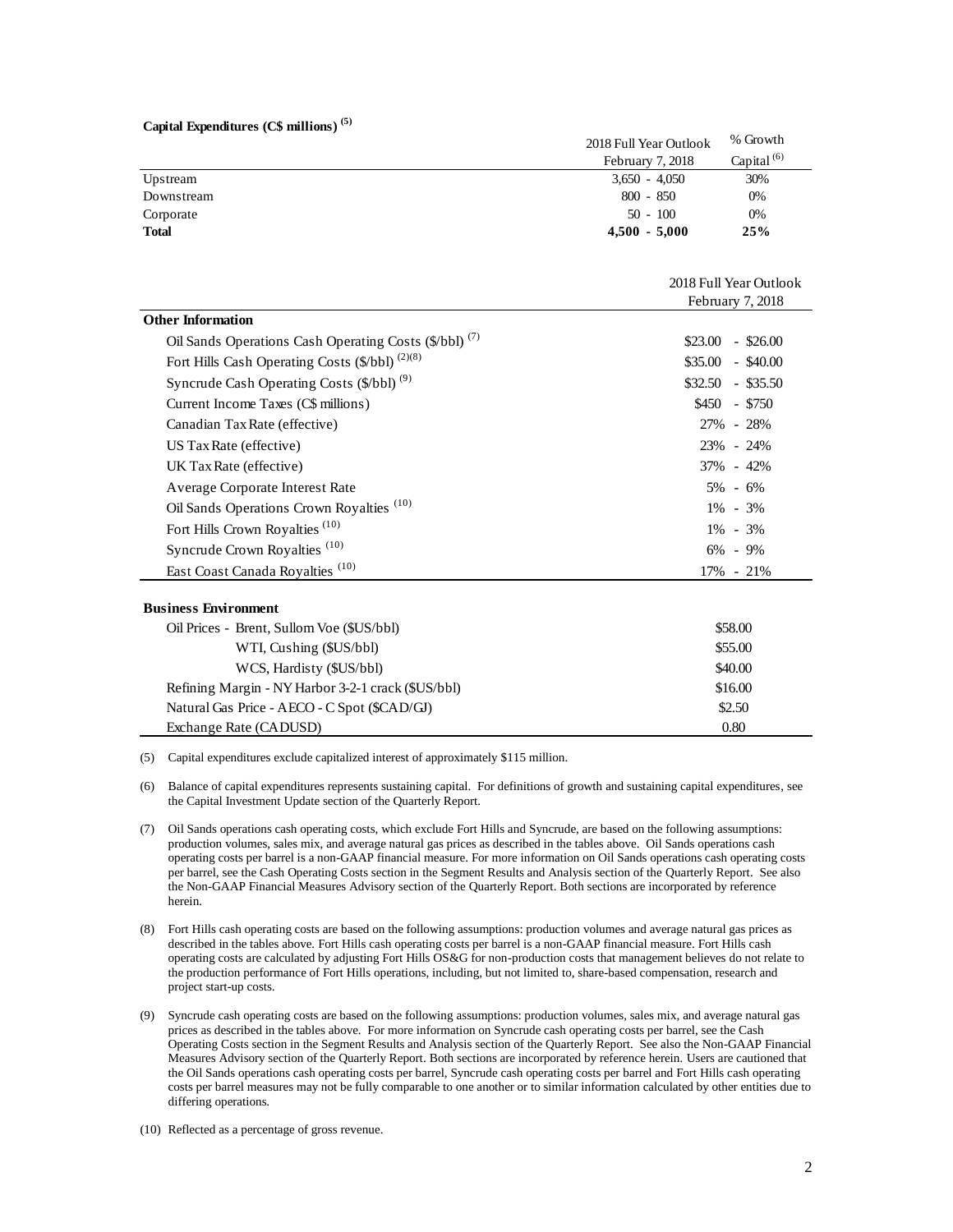-------------------------------------------------------------------------------------------------------------------------------- Suncor's 2018 Full Year Outlook is comprised of forward-looking statements and information (collectively, "forward-looking statements"). All forward-looking statements for the 2018 fiscal year are based on Suncor's current expectations, estimates, projections and assumptions that were made by the company in light of its experience and its perception of historical trends including: expectations and assumptions concerning the accuracy of reserve and resource estimates; commodity prices and interest and foreign exchange rates; the performance of assets and equipment; capital efficiencies and cost-savings; applicable laws and government policies, including royalty rates and tax laws; future production rates; the sufficiency of budgeted capital expenditures in carrying out planned activities; the availability and cost of labour and services, the satisfaction by third parties of their obligations to Suncor; and the receipt, in a timely manner, of regulatory and third-party approvals. Forward-looking statements are not guarantees of future performance and involve a number of risks and uncertainties, some that are similar to other oil and gas companies and some that are unique to our company. Suncor's actual results may differ materially from those expressed or implied by our forward-looking statements and you are cautioned not to place undue reliance on them.

Assumptions for the Oil Sands operations, Syncrude and Fort Hills 2018 production outlook include those relating to reliability and operational efficiency initiatives that the company expects will minimize unplanned maintenance in 2018. Assumptions for the Exploration and Production 2018 production outlook include those relating to reservoir performance, drilling results and facility reliability. Factors that could potentially impact Suncor's 2018 corporate guidance include, but are not limited to:

- Bitumen supply. Bitumen supply may be dependent on unplanned maintenance of mine equipment and extraction plants, bitumen ore grade quality, tailings storage and in situ reservoir performance.
- Third-party infrastructure. Production estimates could be negatively impacted by issues with third-party infrastructure, including pipeline or power disruptions, that may result in the apportionment of capacity, pipeline or third-party facility shutdowns, which would affect the company's ability to produce or market its crude oil.
- Performance of recently commissioned facilities or well pads. Production rates while new equipment is being brought into service are difficult to predict and can be impacted by unplanned maintenance.
- Unplanned maintenance. Production estimates could be negatively impacted if unplanned work is required at any of our mining, extraction, upgrading, in situ processing, refining, natural gas processing, pipeline, or offshore assets.
- Planned maintenance events. Production estimates, including production mix, could be negatively impacted if planned maintenance events are affected by unexpected events or are not executed effectively. The successful execution of maintenance and start-up of operations for offshore assets, in particular, may be impacted by harsh weather conditions, particularly in the winter season.
- Commodity prices. Declines in commodity prices may alter our production outlook and/or reduce our capital expenditure plans.
- Foreign operations. Suncor's foreign operations and related assets are subject to a number of political, economic and socio-economic risks.
- Project Ramp Up. Production estimates for Fort Hills and estimates of Fort Hills cash operating costs could be negatively impacted by delays in or unexpected events associated with the ramp up of production from the project.

Suncor's News Release dated February 7, 2018, the Quarterly Report, and Suncor's most recently filed Annual Information Form, Form 40-F, Annual Report to Shareholders and other documents it files from time to time with securities regulatory authorities describe the risks, uncertainties, material assumptions and other factors that could influence actual results and such factors are incorporated herein by reference. Copies of these documents are available without charge from Suncor at 150 6th Avenue S.W., Calgary, Alberta T2P 3Y7, by calling 1-800-558-9071, or by email request to [info@suncor.com](mailto:info@suncor.com) or by referring to the company's profile on SEDAR at [www.sedar.com](http://www.sedar.com/) or EDGAR at [www.sec.gov.](http://www.sec.gov/) Except as required by applicable securities laws, Suncor disclaims any intention or obligation to publicly update or revise any forward-looking statements, whether as a result of new information, future events or otherwise.

Certain natural gas estimates provided for above have been converted to barrels of oil equivalent (boe) on the basis of one barrel of oil to six thousand cubic feet of natural gas. Boe may be misleading, particularly if used in isolation. A conversion ratio of six thousand cubic feet of natural gas to one barrel of oil is based